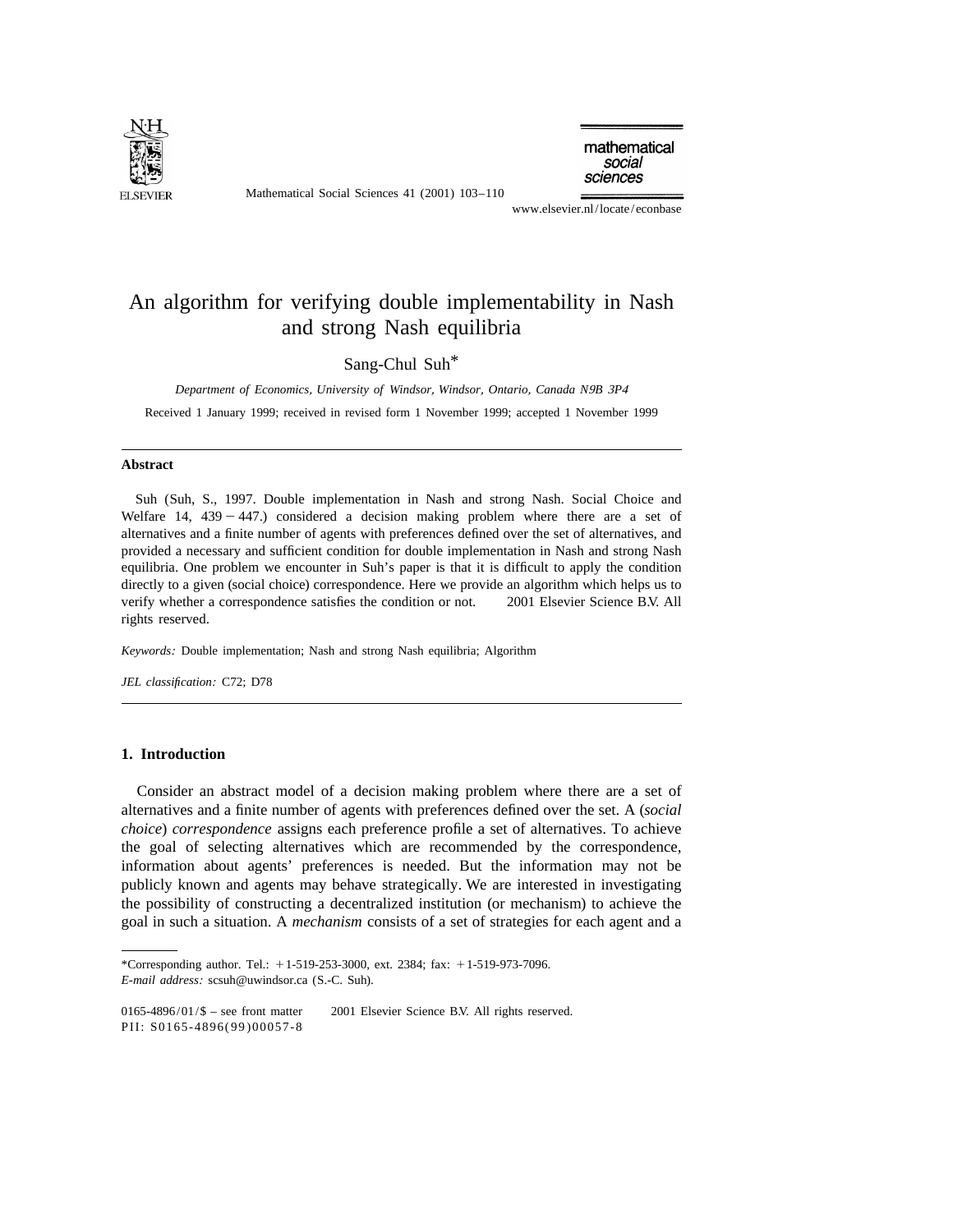function which assigns each strategy profile an alternative. Suppose that an equilibrium concept, Z, describes agents' strategic behaviors. If the set of Z equilibrium outcomes of the game given by the mechanism coincides with the set of alternatives selected by the correspondence for all possible preference profiles, then we say that the mechanism *implements* the correspondence in Z equilibrium.

Maskin (1977) provided a characterization result for Nash implementation and Dutta<br>and Sen (1991a) provided a full characterization result for strong Nash implementation.<sup>1</sup> While the Nash equilibrium concept applies to environments where agents cannot form coalitions, hence agents can make only unilateral deviations, the strong Nash equilibrium concept applies to environments where any possible group of agents can form coalitions. Suh (1996b) provided a full characterization result for the equilibrium concept which applies to environments where general coalition formation is possible. One important assumption implicit in those papers mentioned is that the planner has information about who can form coalitions with whom.

What correspondences are implementable if the planner does not have the information about coalition formation possibilities among agents? This question in effect asks which correspondences are (doubly) implementable both in Nash and strong Nash equilibria. Suh (1997) provided an answer to this question: a necessary and sufficient condition for double implementation is provided.<sup>2</sup> Although the condition completely characterizes doubly implementable correspondences, it is difficult to apply the condition directly to a correspondence in question.

We provide an algorithm which allows us to verify whether a correspondence satisfies the condition for double implementation. Sjöström  $(1991)$  gave an algorithm for checking necessary and sufficient conditions for Nash implementation. We extend his idea in constructing the algorithm for double implementation.

We organize the remainder of the paper as follows. After introducing notation and definitions in Section 2. We provide an algorithm which allows us to verify whether a rule satisfy the condition for double implementation in Section 3.

### **2. Notation and definitions**

Let *A* be an arbitrary set of alternatives. Let  $N = \{1, \ldots, n\}$  be a finite set of agents. Each *agent*  $i \in N$  has preferences  $R_i$ , a binary relation on A which is complete, transitive and reflexive. Let  $P_i$  be the strict preference relation and  $I_i$  be the indifference relation. Let  $\mathfrak{R}_i$  be the set of agent i's admissible preferences and  $\mathfrak{R} = \mathfrak{R}_1 \times \cdots \times \mathfrak{R}_n$ . A *preference profile* is a list  $R = (R_1, \ldots, R_n) \in \mathbb{R}$ . A (*social choice*) *correspondence* is a mapping *F* which associates with each preference profile  $R \in \mathcal{R}$  a non-empty subset of *A*.

<sup>1</sup> For Nash implementation, refer to Williams (1986), Saijo (1988), Danilov (1992), Moore and Repullo (1990) and Dutta and Sen (1991b), and for strong Nash implementation, refer to Maskin (1979), Moulin and Peleg (1982) and Suh (1996a).

<sup>2</sup> For the issue of constructing a 'desirable' mechanism which doubly implements a certain correspondence, refer to Suh (1995), Peleg (1996a,b), Tian (1996a,b), Yoshihara (1999) and Shin and Suh (1997).